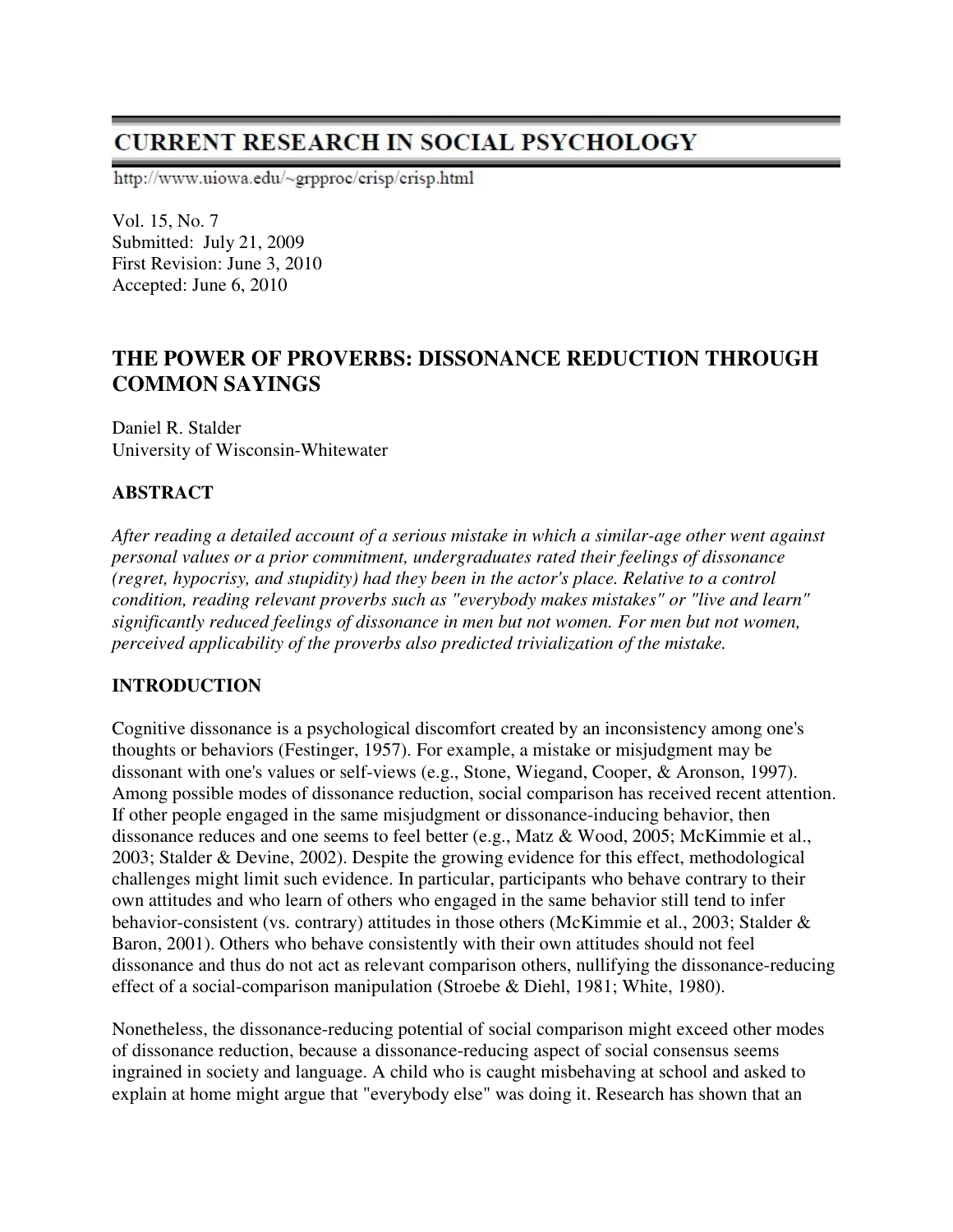"everybody does it" perception seems to downplay the seriousness of cheating in school and on taxes (Davis, Grover, Becker, & McGregor, 1992; Welch et al., 2005). The literature on the false consensus effect shows how one commonly overestimates the number of others who are guilty of one's own misbehavior (Myers, 2005). Some public figures and celebrities similarly use the "everybody does it" defense when asked about a questionable behavior or personal failure (e.g., see Myers, 2005). Many of such reports even explicitly cite the defense by name (e.g., the "everybody-does-it defense"; Corn, 2005). In some cases, the defense uses others to redefine the act as acceptable or as not a failure. In other cases, the defense highlights how "nobody is perfect," a well-known proverb that might provide immediate consensus-based relief after committing a serious and undeniable mistake. Other proverbs, such as "live and learn," imply a common belief that everyone makes mistakes or that mistakes are a necessary part of life.

## **Addressing Methodological Issues**

The present study tried to demonstrate experimentally the dissonance-reducing effect of such proverbs. Such a social-comparison manipulation precludes the methodological problem of participants inferring relevant cognitions that are consistent with comparison others' behaviors. In stating or alluding to mistakes, the proverbs convey that other people have engaged in personally unwanted (or naive) behavior or behavior that is inconsistent with personal values.

In addition to this methodological issue, McKimmie et al. (2003) noted that some participants who feel dissonance or hypocrisy and are asked to rate their feelings of hypocrisy might simply "reinterpret the discrepancy…by claiming to be nonhypocritical and thereby reducing the [dissonance] effect" (p. 218). Stalder and Devine (2002) also reported some evidence for this outcome (among participants who regarded the target issue as highly important). Thus, it might be difficult to accurately measure personal feelings of hypocrisy in response to a dissonance manipulation. Stalder (2006) thus tried a role-play procedure in which participants "pretended" to be the original participants in a standard dissonance paradigm. In this way, directly-felt dissonance could not bias the reporting of dissonance-related feelings, and Stalder showed stronger feelings of dissonance than Stalder and Devine in comparable conditions. The present study used a similar role-play procedure.

## **Trivialization**

It makes intuitive sense that if "everybody" does something that most people otherwise perceive as negative and thus serious, then the behavior must not be as "big a deal" as initially thought (see also Davis et al., 1992; Welch et al., 2005). Similarly, if "everybody makes mistakes," then most people probably perceive their occasional mistakes as less serious. Such perceptions constitute a mode of dissonance reduction called trivialization, in which one downplays the importance or seriousness of a dissonant element to feel better (Simon, Greenberg, & Brehm, 1995). I investigated whether trivialization might be the dissonance-reducing mechanism underlying a proverb effect. As further possible support, Jemmott, Ditto, and Croyle (1986) showed that greater perceived prevalence of a negative condition (disease) increased trivialization of that condition.

#### **Present Predictions and Questions**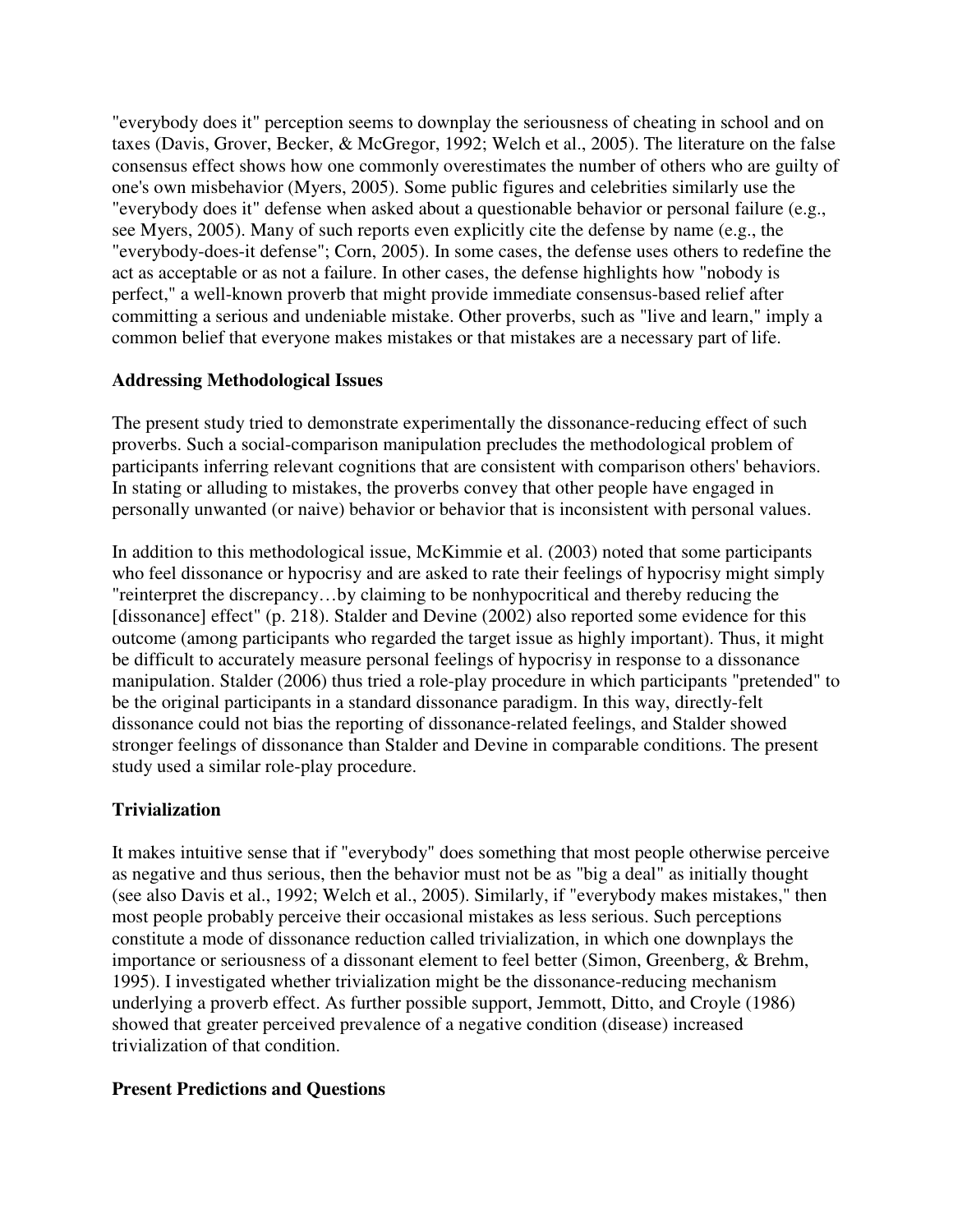In sum, I predicted that reading relevant social-comparison proverbs after reading about a serious personal mistake would reduce feelings of dissonance relative to a control condition. I also investigated whether trivialization might be the mechanism underlying such an effect.

I also considered gender, because the role-play instructions might tap empathy which women exhibit more strongly (at least in self-report measures; Eisenberg & Lennon, 1983). In addition, Stalder and Baron (1998) showed that a standard dissonance inducer led women and not men to want to socially compare with similar others who went through the same dissonance procedure. This result might reflect that women are more likely to seek social support in response to stress (e.g., Shumaker & Hill, 1991). Thus, although the present procedure provided supportive proverbs and not actual social support, women might show the dissonance-reducing effect of proverbs to a greater degree than men.

On the other hand, some report evidence that men might be more sensitive or responsive to normative information than women in a risky-behavior context. Prentice and Miller (1993) showed that although men and women each perceived their peers as being more comfortable with alcohol use than themselves, only men conformed to this misperceived norm. Prentice and Miller cited others in suggesting the general possibility that in response to ego threat, men are more likely than women to internalize a perceived norm (and thus be more influenced by normative information). In the present research, this possibility suggests that men might show the dissonance-reducing effect of proverbs to a greater degree than women. Committing a mistake constitutes the ego threat, and finding comfort from the social-comparison proverbs might reflect internalization of a perceived norm. Thus, it is unclear how gender might moderate a proverb effect. This study begins to investigate.

## **METHOD**

One hundred twenty-nine undergraduates (58 men, 71 women; age *M* = 20.4, *SD* = 3.8) participated for extra credit in a "perspective taking" exercise in social science courses at a Midwestern university. Participants expected to read about others' "failures to live up to their own ideals." I instructed participants to try to imagine how they would feel in the actor's place.

#### **Mistake Type**

Participants first rated how important it was  $(1 = not at all, 9 = very)$  not to commit three different mistakes (taken from hypocrisy-induction or related dissonance research; Leenders & Brugman, 2005; Stone et al., 1997): (a) engaging in unsafe sex, (b) wasting water during a drought, and (c) going along with others in a serious crime. These items acted as a check that participants viewed the mistake issues as high and relatively equal in importance. High perceived importance and committing to such a view might also maximize the chance to induce feelings of dissonance (Festinger, 1957).

Participants then read a story of one of three randomly assigned experiences (mistake type; see Appendix A), corresponding to the three mistakes, in which a teenage or college-age individual went against explicit personal values or a prior commitment. The three stories varied between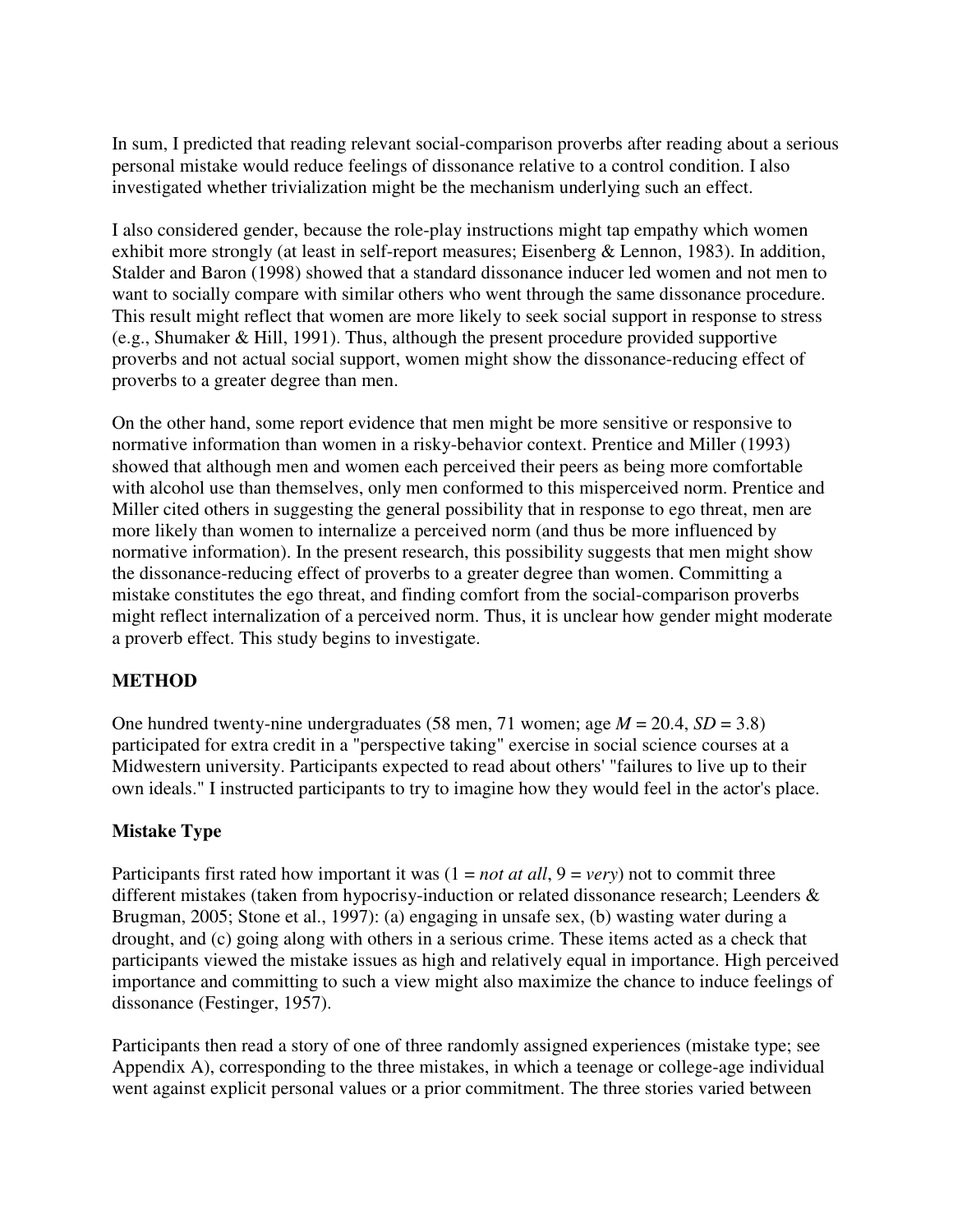about 180 and 280 words. I used the pronoun "you" to encourage the participant to imagine himor herself in the role. Closely preceding the mistake, the actor also convinced parents to "trust" that the actor would do the right thing. Then the actor did the opposite: (a) had sex without protection, prompting thoughts about the partner's sexual history; (b) wasted hundreds of gallons of water during a drought; or (c) joined friends for a drive in a stolen car. In each case, the story ended with the actor having to face the parents regarding the mistake.

## **Proverb Type**

After each story, participants read or did not read a short list of proverbs or "sayings." In total, I randomly assigned participants to one of four conditions (proverb type): (a) a control condition with two irrelevant proverbs ("an apple a day keeps the doctor away" and "money is the root of all evil"); (b) a relevant-proverb condition with the two irrelevant proverbs plus two relevant proverbs *directly* regarding social comparison and mistakes ("nobody's perfect" and "everybody makes mistakes"); (c) a second relevant-proverb condition with the two irrelevant proverbs plus two relevant proverbs *indirectly* regarding social comparison and mistakes ("live and learn" and "experience is the best teacher"); and (d) another control condition with no proverbs. In each of the three conditions with proverbs, participants rated the proverbs for how applicable they were to the story  $(1 = not at all, 5 = very applicable)$ . Participants read that some proverbs "may" strongly apply and some may not apply at all, depending on the particular experience you read about," to minimize experimental demand (e.g., to rate proverbs as applicable). Participants also read that the applicability questions "pertain to your perception of the experience," consistent with the perspective-taking cover story. (Undergraduates prerated the irrelevant proverbs as not applicable.)

## **Primary Measures**

The main dependent measure asked participants to report their feelings of dissonance had they committed the mistake. I averaged three items assessing "how regretful," "hypocritical," and "stupid" the participant would feel (alpha = .78). The trivialization dependent measure averaged two items assessing how serious the participant viewed the consequences of the mistake and viewed the actor's role in such consequences (interitem  $r = .26$ ,  $p < .01$ ). All items used a 9-point response format (1 = *not at all*, 9 = *very*; lower trivialization scores represent greater trivialization; see Appendix B).

#### **Realism Check**

Participants lastly rated the story they read for how "realistic" it sounded and "in other words, how likely…it is that this event could really have happened" (1 = *not at all*, 9 = *very*). This item acted as a check on the stories' realism. This item also acted as a possible check that participants could take the actor's perspective (a story that participants perceived as unrealistic would be more difficult to imagine happening to oneself).

## **MANIPULATION-CHECK OUTCOMES AND DESIGN DECISIONS**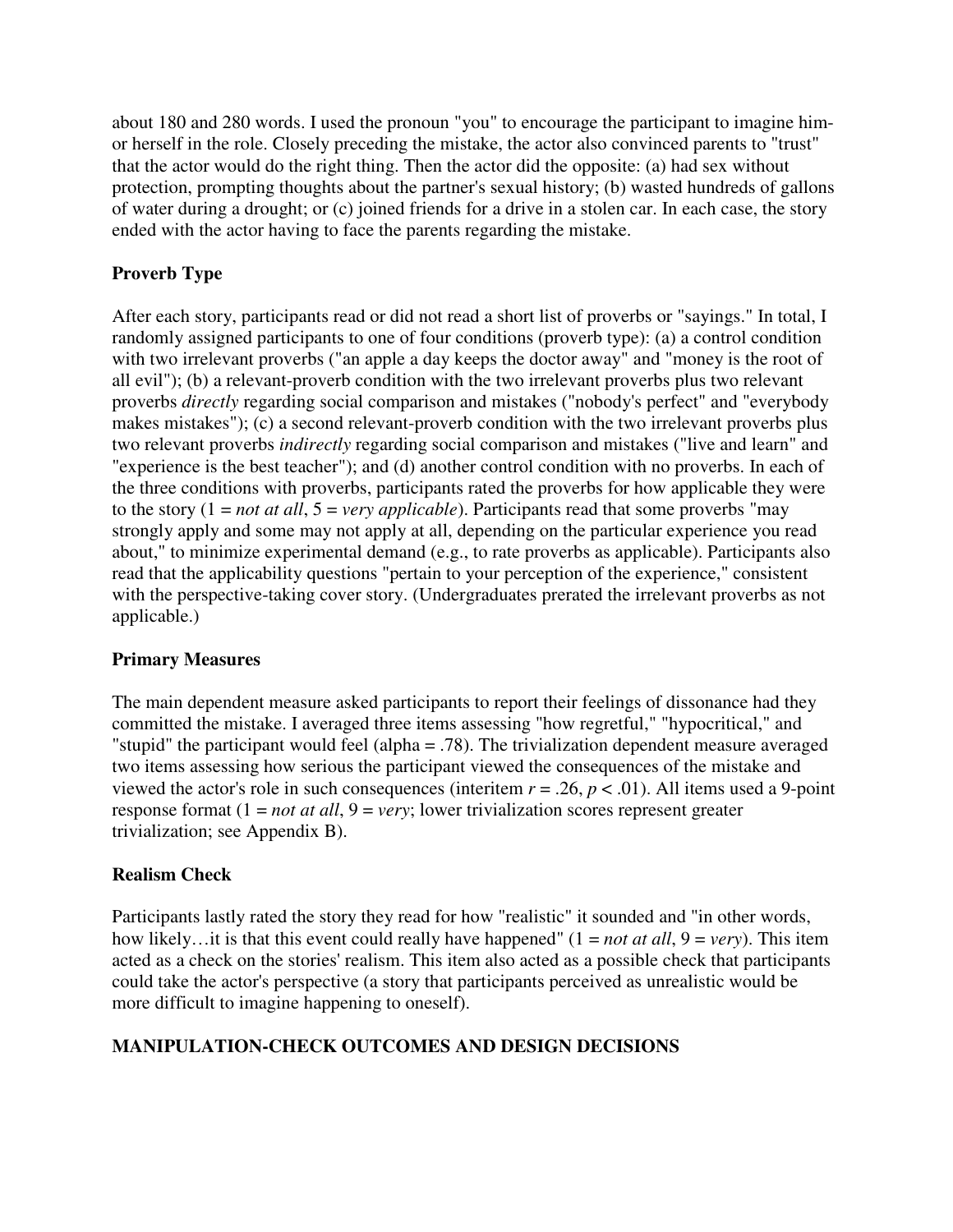Participants' importance ratings for avoiding each type of mistake (*Ms* > 7.0) and ratings of how realistic each experience sounded (*M*s >= 7.0) significantly exceeded the scale midpoint (5.0) (*p*s < .001). I also compared the three types of mistakes on each of these two ratings and found some significant differences. Thus, although I did not have a prediction regarding the different mistake types, I retained this variable of mistake type in the primary analyses of variance (ANOVAs).

To check whether the current participants perceived the irrelevant and relevant proverbs as intended on the applicability measure, I conducted several analyses. I averaged the two irrelevant-proverb applicability ratings (for the "apple" and "money" proverbs) in each of the three proverb conditions, and I averaged the two relevant-proverb ratings in each of the two relevant-proverb conditions. Using the irrelevant (apple-money) composite score, I compared the three proverb conditions in a one-way ANOVA. There was no main effect  $(Ms < 1.8)$ ,  $F(2, 93) =$ 1.17,  $p > 0.30$ . In each condition, the perceived applicability of the irrelevant proverbs was significantly below the scale midpoint  $(3.0)$  ( $ps < .001$ ). Comparing the irrelevant score from the control condition with the relevant-proverb score in the two relevant-proverb conditions, a oneway ANOVA yielded a strong main effect (irrelevant-control  $M = 1.7$ , direct-relevant  $M = 4.6$ , indirect-relevant  $M = 4.0$ ,  $F(2, 93) = 148.44$ ,  $p < .001$ . In each of the relevant-proverb conditions, the perceived applicability of the relevant proverbs significantly exceeded the scale midpoint (*p*s < .001).

As a third predictor variable (in addition to mistake type and proverb type), I also considered gender as already stated. Thus, I began the investigation using a 4 x 3 x 2 (Proverb Type x Mistake Type x Gender) factorial design. However, due to some relatively small and unequal cell sizes (partly due to unequal gender group sizes), I investigated whether the two control conditions (with no or irrelevant proverbs) could be combined into one. For each type of mistake, I conducted *t* tests to compare these two conditions on the two dependent measures (dissonance and trivialization) and found no significant differences (*p*s >= .15). Similarly, I found no significant differences between the two relevant-proverb conditions (direct and indirect;  $ps > .25$ ). Thus, I combined the two control conditions into one and the two relevantproverb conditions into one for an ultimate design of 2 x 3 x 2 (Proverb Type [control vs. relevant] x Mistake Type x Gender).

## **RESULTS**

A 2 x 3 x 2 (Proverb Type x Mistake Type x Gender) ANOVA using the dissonance measure yielded all three main effects. In the effect of mistake type,  $F(2, 117) = 6.51$ ,  $p < .01$ , going along with others in a crime led to stronger feelings of dissonance  $(M = 7.8, SD = 1.0)$  than wasting water or unsafe sex ( $Ms = 6.9$  and  $6.8$ ,  $SDs = 1.4$  and 1.6, respectively),  $ps < .01$ , using LSD post-hoc comparisons. In the effect of gender,  $F(1, 117) = 14.45$ ,  $p < .001$ , women felt greater dissonance ( $M = 7.6$ ,  $SD = 1.2$ ) than men ( $M = 6.7$ ,  $SD = 1.5$ ). In the effect of proverb type,  $F(1, 117) = 6.01$ ,  $p < .02$ , reading relevant proverbs decreased feelings of dissonance (*M* = 6.9,  $SD = 1.6$ ) compared to the control condition ( $M = 7.4$ ,  $SD = 1.2$ ). However, there was also a significant Proverb Type x Gender interaction,  $F(1, 117) = 6.36$ ,  $p < .02$ . The dissonancereducing effect of relevant proverbs occurred only in men,  $F(1, 117) = 11.71$ ,  $p < .01$ , and not women  $(F < 1)$  (see Table 1). No other effects were significant.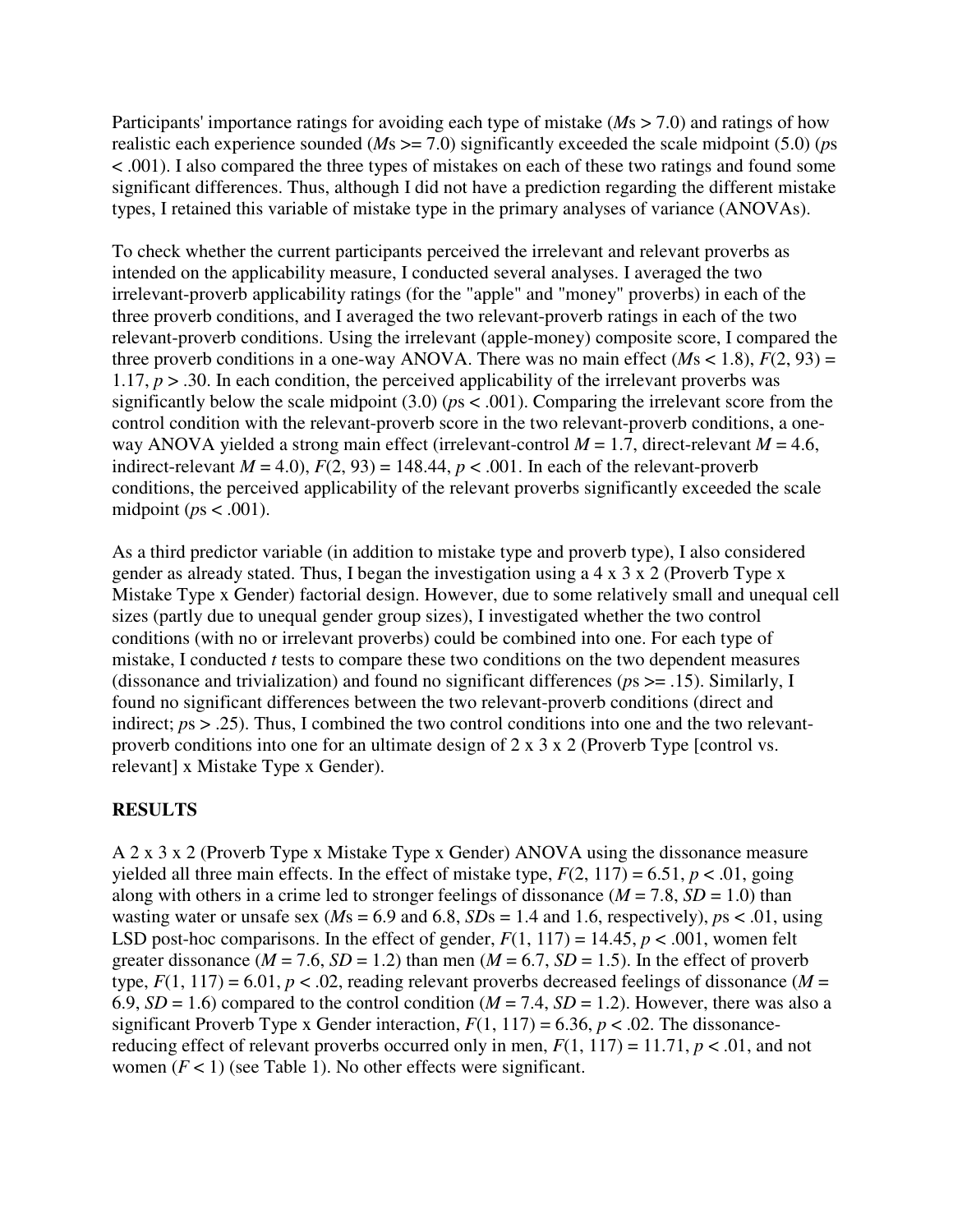| Table 1. Mean Feelings of Dissonance (and Standard Deviations, Sample Sizes) as a |  |
|-----------------------------------------------------------------------------------|--|
| <b>Function of Gender and Proverb Type</b>                                        |  |

|       | Control                 | Relevant proverbs |
|-------|-------------------------|-------------------|
| Men   | 7.3(1.1, 30)            | (1.7, 28)<br>0.1  |
| Women | (1.2, 36)<br>7.6(1.2, ) | 7.6(1.3, 35)      |

Conducting a 2 x 3 x 2 ANOVA using the trivialization measure yielded a main effect of gender,  $F(1, 117) = 5.31$ ,  $p < .05$ . Women perceived greater seriousness ( $M = 7.7$ ,  $SD = 1.5$ ) than men (M)  $= 7.3, SD = 1.4$ ). There was also a main effect of mistake type,  $F(2, 117) = 18.64, p < .001$ . Perceived seriousness regarding unsafe sex ( $M = 8.3$ ,  $SD = 1.0$ ) exceeded that for going along with others ( $M = 7.6$ ,  $SD = 1.0$ ) which exceeded that for wasting water ( $M = 6.6$ ,  $SD = 1.8$ ),  $ps <$ .02, using LSD post-hoc comparisons. No other effects were significant, although the Proverb Type x Gender interaction approached significance  $(p = .101)$  with means in the same directions as those in Table 1.

To further investigate a role for trivialization, I added the trivialization measure as a covariate in the 2 x 3 x 2 (Proverb Type x Mistake Type x Gender) ANOVA using the dissonance measure. All significant effects remained except for the Proverb Type x Gender interaction, which became marginally significant  $(p = .054)$ . Also, relevant-proverb applicability significantly predicted trivialization for men,  $r(26) = -.39$ ,  $p < .05$ , but not women,  $r(33) = .04$  (recall that lower trivialization scores represent greater trivialization).

#### **DISCUSSION**

Reading and rating mistake-relevant proverbs reduced signs of dissonance across three mistake types used in prior dissonance research, but only among men. As suggested by Prentice and Miller (1993), men might be more influenced by normative information in response to ego threat (such as that in dissonance). If the mistake types represent "delinquency," then the present findings might also connect to Warr's (2002) view that the higher rates of delinquency among boys versus girls are partly caused by peer influence. Warr suggested that both boys and girls are exposed and sensitive to normative pressures toward delinquency but that girls' stronger "moral disapproval" of common offenses acts as a stronger "barrier to peer influence" (p. 117). Perhaps in the present study, women's stronger ratings of seriousness regarding the mistakes reflected such moral disapproval, which reduced the impact of a proverb-induced impression that everybody behaves immorally at times. In that case, the present gender difference might only apply to dissonance-inducing behavior with this element of delinquency or morality. After such behavior, counseling or social support that draws on such proverbs might thus work best for men.

Data also indicated that one dissonance-reducing mechanism might be trivialization. The relevant interaction became marginally significant after covarying trivialization. Also, the perceived applicability for relevant proverbs significantly predicted trivialization among men. However, this latter result is correlational and has other possible interpretations. Future research might also consider different measures of trivialization that more closely model Simon et al.'s (1995).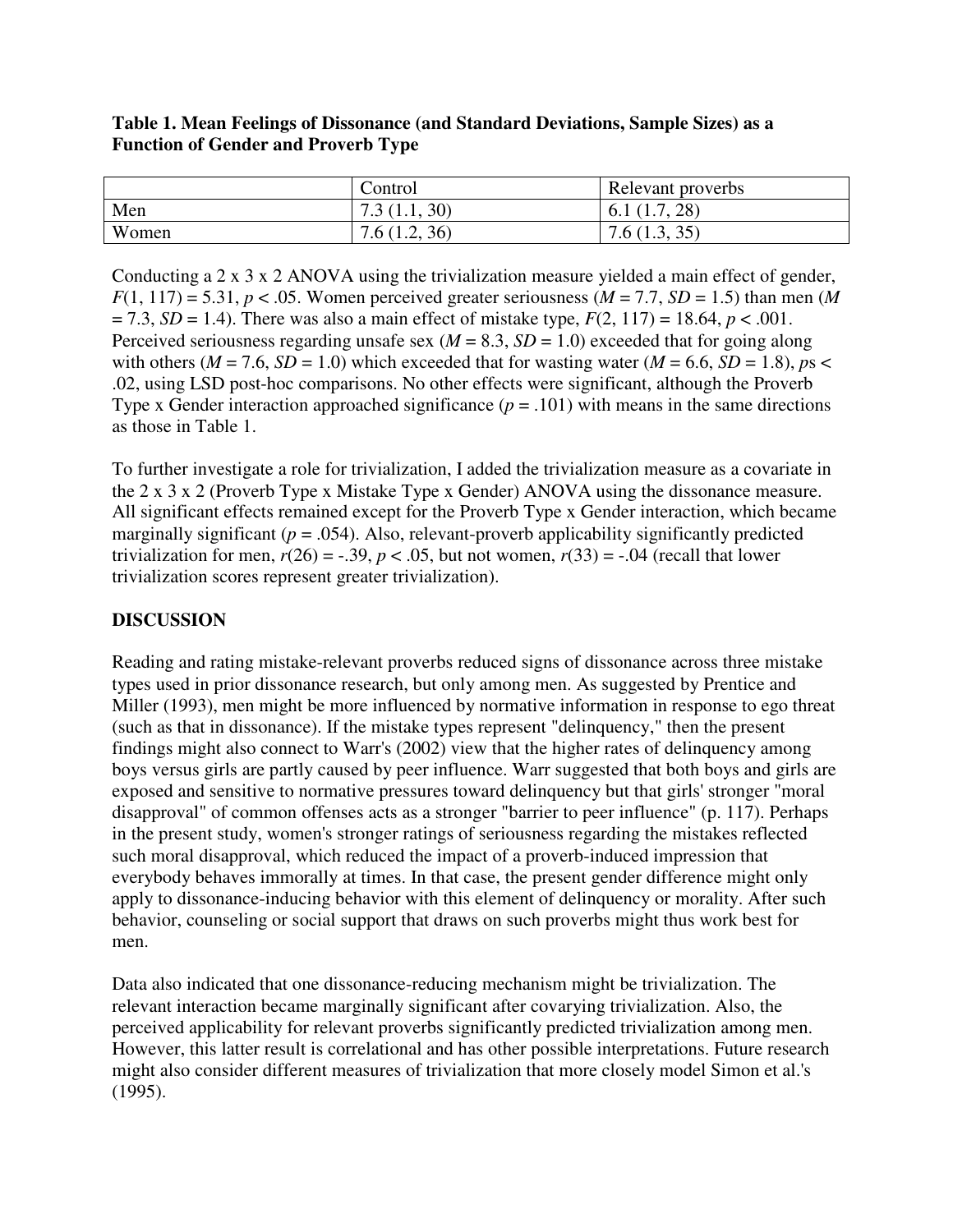Although participants did not perform the dissonant behavior themselves, the manipulation checks indicated a high level of role-play engagement (in ratings of importance and realism for each mistake scenario). Thus, the present research begins to document the dissonance-reducing effect of common sayings and calls for further study. The present findings suggest that such sayings might have developed as an ego-protective coping mechanism.

#### **REFERENCES**

Corn, D. (2005). Armstrong Williams: I am not alone. *The Nation.* Retrieved June 28, 2009, from http://www.thenation.com/blogs/capitalgames/2114

Davis, S. F., Grover, C. A., Becker, A. H., & McGregor, L. N. (1992). Academic dishonesty: Prevalence, determinants, techniques, and punishments. *Teaching of Psychology, 19,* 16-20.

Eisenberg, N., & Lennon, R. (1983). Sex differences in empathy and related capacities. *Psychological Bulletin, 94,* 100-131.

Festinger, L. (1957). *A theory of cognitive dissonance.* Stanford, CA: Stanford University Press.

Jemmott, J. B., III, Ditto, P. H., & Croyle, R. T. (1986). Judging health status: Effects of perceived prevalence and personal relevance. *Journal of Personality and Social Psychology, 50,* 899-905.

Leenders, I., & Brugman, D. (2005). Moral/non-moral domain shift in young adolescents in relation to delinquent behaviour. *British Journal of Developmental Psychology, 23,* 65-79.

Matz, D. C., & Wood, W. (2005). Cognitive dissonance in groups: The consequences of disagreement. *Journal of Personality and Social Psychology, 88,* 22-37.

McKimmie, B. M., Terry, D. J., Hogg, M. A., Manstead, A. S. R., Spears, R., & Doosje, B. (2003). I'm a hypocrite, but so is everyone else: Group support and the reduction of cognitive dissonance. *Group Dynamics: Theory, Research, and Practice, 7,* 214-224.

Myers, D. G. (2005). *Social psychology* (8th ed.)*.* Boston: McGraw Hill.

Prentice, D. A., & Miller, D. T. (1993). Pluralistic ignorance and alcohol use on campus: Some consequences of misperceiving the social norm. *Journal of Personality and Social Psychology, 64,* 243-256.

Shumaker, S. A., & Hill, D. R. (1991). Gender differences in social support and physical health. *Health Psychology, 10,* 102-111.

Simon, L., Greenberg, J., & Brehm, J. (1995). Trivialization: The forgotten mode of dissonance reduction. *Journal of Personality and Social Psychology, 68,* 247-260.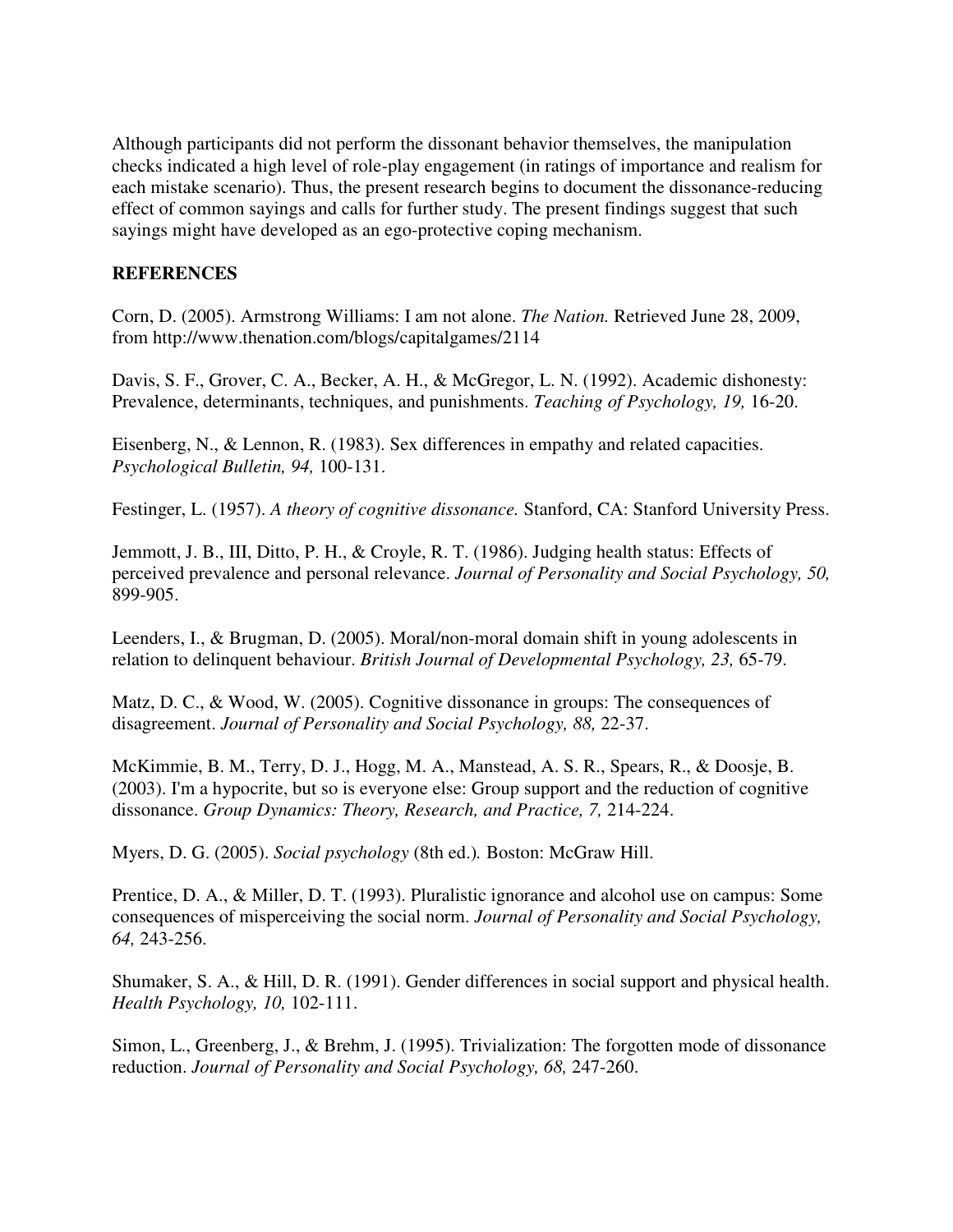Stalder, D. R. (2006, May). *Why does social comparison reduce dissonance? Evidence for social validation.* Paper presented at the annual meeting of the Midwestern Psychological Association, Chicago.

Stalder, D. R., & Baron, R. S. (1998, April). *Can dissonance create a desire to socially compare?* Poster session presented at the annual meeting of the Midwestern Psychological Association, Chicago.

Stalder, D. R., & Baron, R. S. (2001, May). *Social comparison, attitude importance, and dissonance reduction.* Paper presented at the annual meeting of the Midwestern Psychological Association, Chicago.

Stalder, D. R., & Devine, P. G. (2002, August). *Why does social comparison reduce dissonance?* Poster session presented at the annual meeting of the American Psychological Association, Chicago.

Stone, J., Wiegand, A. W., Cooper, J., & Aronson, E. (1997). When exemplification fails: Hypocrisy and the motive for self-integrity. *Journal of Personality and Social Psychology, 72,* 54-65.

Stroebe, W., & Diehl, M. (1981). Conformity and counterattitudinal behavior: The effect of social support on attitude change. *Journal of Personality and Social Psychology, 41,* 876-889.

Warr, M. (2002). *Companions in crime: The social aspects of criminal conduct.* Cambridge: Cambridge University Press.

Welch, M. R., Xu, Y., Bjarnason, T., Petee, T., O'Donnell, P., & Magro, P. (2005)."But everybody does it…": The effects of perceptions, moral pressures, and informal sanctions on tax cheating. *Sociological Spectrum, 25,* 21-52.

White, G. L. (1980). Consensus and justification effects on attitude following counterattitudinal behavior. *Social Psychology Quarterly, 43,* 321-327.

## **APPENDIX A: MISTAKE STORIES**

Each of the following stories ended with an incomplete sentence. I left the end blank for two main reasons: (a) to allow and encourage participants to imagine how the conversation with parents might proceed, and thus to minimize experimental demand in characterizing how the actor was feeling; and (b) to preclude providing any inadvertent dissonance reduction for participants prior to my dissonance measure.

## **Drought**

You grew up in the western part of the U.S., where serious drought conditions were not uncommon. As a child, you were lectured on how important it was to conserve water. So you got in the habit of taking shorter showers and turning off the faucet while brushing your teeth.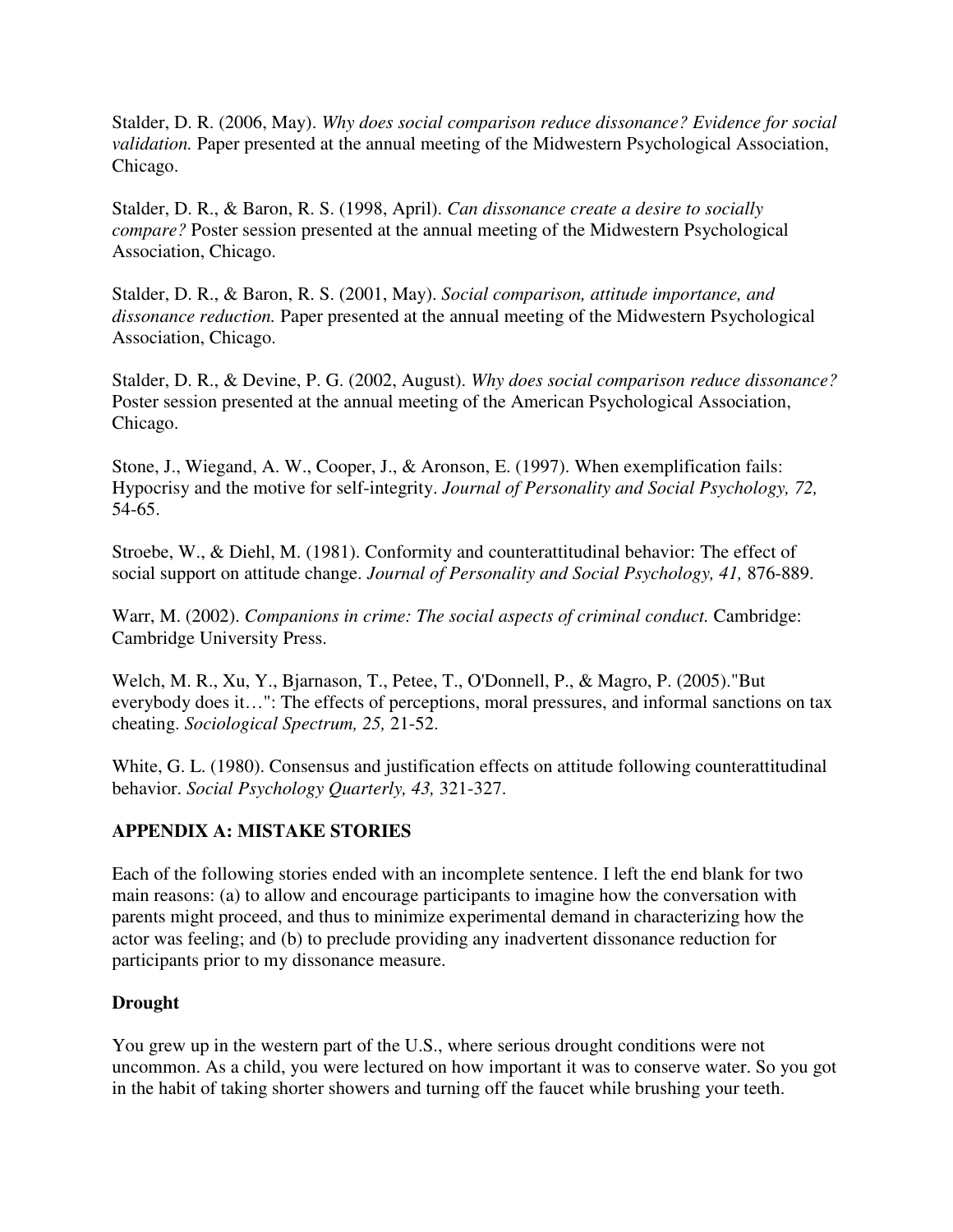Although not all families in the neighborhood took it that seriously, you and your family did. Your mom later told you that as a child, you were particularly concerned about water conservation, after hearing about the effects of droughts on children in other parts of the world. During one summer after 10th grade, you were helping your dad around the house and offered to water the plants in the back of the house. Your dad agreed but said to be careful to use no more water than necessary. "I know, I know," you said, slightly annoyed that he felt the need to say it. "It's not like I haven't done it before," you said. But your dad trusted you enough to run an errand in town while you were watering. As you finished, you walked back toward the house to turn off the water, but you were distracted by a cell phone call. You thought you had turned off the water when you hadn't, and you went back into the house while the water ran unattended. Over an hour later, your dad returned to find a small pool in the backyard, which had actually starting running into the neighbor's yard, given that dessert soil doesn't drain very well. Your dad seemed disappointed as he told you what had happened, that literally hundreds of gallons of water were wasted, to which you replied…

## **Friends' Crime**

You grew up with one very close friend in the neighborhood, but most summer nights you and your friend hung out with several kids. In high school, you and this group spent a lot of your free time together. But starting around junior year, some of these kids started getting into trouble, like the time when three of them spray painted something obscene on the sidewalk in front of the school. You and your closest friend thought it was a stupid thing to do, and you were glad you were not part of it, after one of these kids got caught by the school principal. Your parents found out about the incident and knew that you hung out with one of the "guilty parties," so they awkwardly tried to talk to you about it, saying things like, "we don't want to tell you who your friends should be, but…" You told your parents, "Don't worry – I'm not going to do anything stupid," and your parents trusted you. But one night just a week later, you and your friends were walking home from a movie when one of your friends announced a recently learned skill to "hotwire" a car. "Let's try it," someone said. You didn't believe they would do it, but one of them actually broke a car window to try. You expected them all to run after the unsuccessful attempt to hotwire the car, but then the car started. Everybody jumped into the car, even your closest friend. You could not think of what to say and jumped into the car with everyone else. That night, your parents asked what you and your friends did that evening, to which you replied…

#### **Unsafe Sex**

You were 15 years old when you had what you recall as your first date. You and your date went to the movies. Although some of your friends had "dates" when they were even younger, your parents were concerned that you were way too young. They stumbled around when talking to you about this concern, bringing up things like "safe sex." You had sex education classes about STDs, AIDS, and pregnancy…, which you reminded your parents about. "Don't worry," you said, embarrassed. "I'm not stupid." As you got a little older, 16, 17, and had more serious romantic relationships, your parents still bravely touched on the "safe sex" issue at times, to which you had gotten in the habit of saying, "I'm not stupid," which seemed to satisfy your parents. "We trust you," they would say. But during the very next night with your "significant other" of 2 months, things happened very fast and you did not practice what you preached.